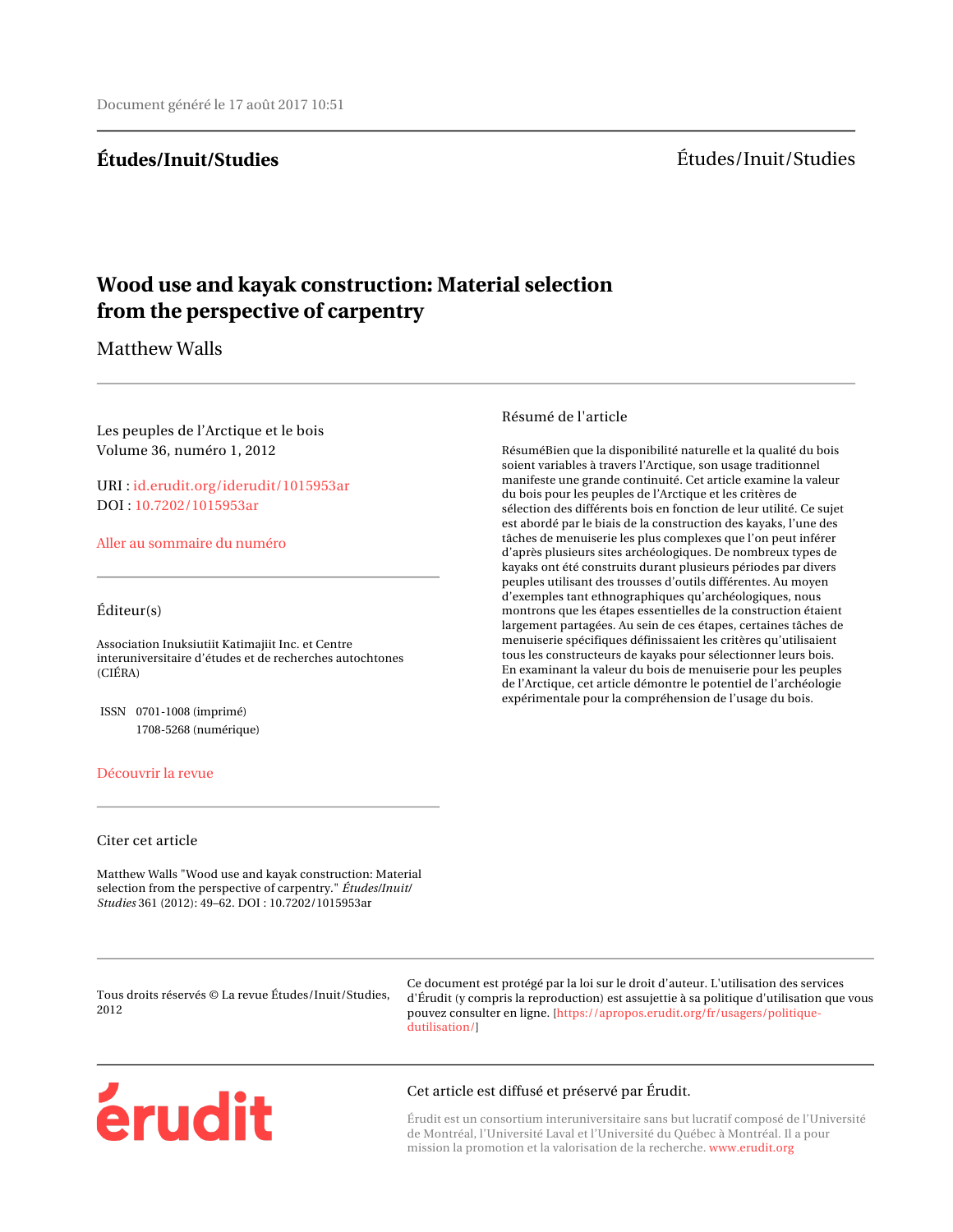# **Wood use and kayak construction: Material selection from the perspective of carpentry**

**Matthew Walls**\*

**Résumé:** Utilisation du bois et construction de kayaks. La sélection des matériaux du point de vue du menuisier

Bien que la disponibilité naturelle et la qualité du bois soient variables à travers l'Arctique, son usage traditionnel manifeste une grande continuité. Cet article examine la valeur du bois pour les peuples de l'Arctique et les critères de sélection des différents bois en fonction de leur utilité. Ce sujet est abordé par le biais de la construction des kayaks, l'une des tâches de menuiserie les plus complexes que l'on peut inférer d'après plusieurs sites archéologiques. De nombreux types de kayaks ont été construits durant plusieurs périodes par divers peuples utilisant des trousses d'outils différentes. Au moyen d'exemples tant ethnographiques qu'archéologiques, nous montrons que les étapes essentielles de la construction étaient largement partagées. Au sein de ces étapes, certaines tâches de menuiserie spécifiques définissaient les critères qu'utilisaient tous les constructeurs de kayaks pour sélectionner leurs bois. En examinant la valeur du bois de menuiserie pour les peuples de l'Arctique, cet article démontre le potentiel de l'archéologie expérimentale pour la compréhension de l'usage du bois.

**Abstract:** Wood use and kayak construction: Material selection from the perspective of carpentry

Although the natural availability and quality of wood is variable across the Arctic, there is great continuity in how it was traditionally used. This article considers the value of wood to Arctic peoples and the criteria that would distinguish the utility of different pieces. The topic is explored in the case of kayak construction, one of the most complex carpentry tasks that can be inferred from many archaeological sites. Numerous types of kayaks were built in several periods by a variety of peoples using very different toolkits. Using both ethnographic and archaeological examples, it is shown that this technology everywhere shared several key stages of construction. Within these stages, specific carpentry tasks defined the criteria that all kayak builders used to select wood. By exploring the value of wood to Arctic peoples for carpentry, this article demonstrates the potential for understanding wood use through experimental archaeology.

ÉTUDES/INUIT/STUDIES, 2012, 36(1): 49-62

 $\overline{a}$ 

Department of Anthropology, University of Toronto, 19 Russell St., Toronto, Ontario M5S 2S2, Canada. matthew.walls@utoronto.ca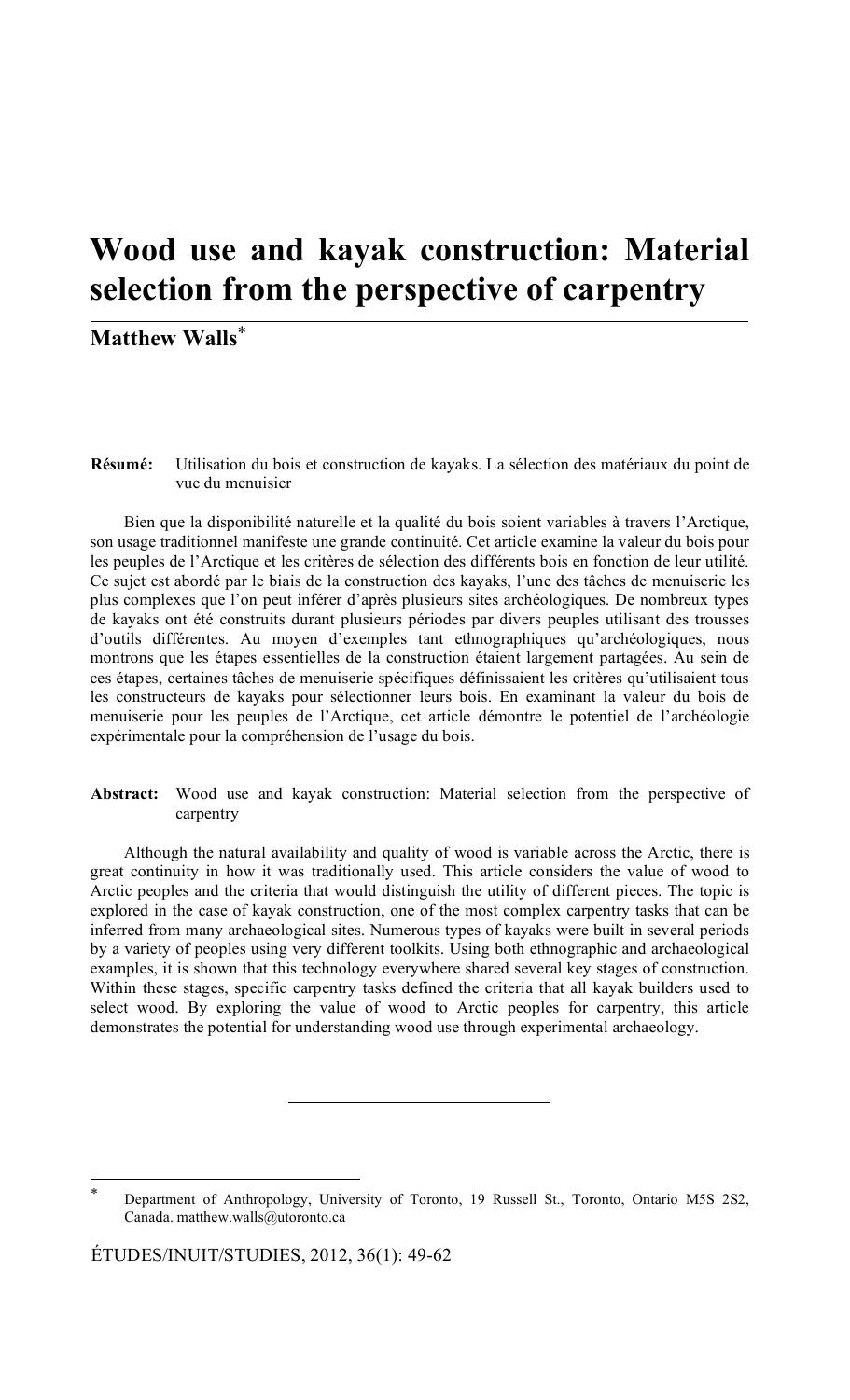#### **Introduction**

Although wood was an important but often scarce resource among the circumpolar Inuit, as shown by both ethnohistory and archaeology, much less is known about the criteria that determined the value of one piece over another (Alix and Brewster 2004). Arctic ethnography is replete with accounts of individuals going to extraordinary lengths to procure the right piece of wood, often making incredible journeys to trade or spending days sorting through driftwood. Wood is a diverse material; various pieces have very different properties and their utility is often relative to specific carpentry tasks. Understanding the wood-selection criteria can tell us much about how Arctic peoples interacted with and perceived their environment (Alix 2009; Wheeler and Alix 2004).

Several factors determined the structural utility of wood for kayak construction, one of the most complex carpentry tasks that can be inferred from many Arctic sites (e.g., Grønnow 1994; Gulløv 1997). Kayaks have a long history in the Arctic, having been built and used in roughly similar ways by a variety of cultures, including at least some Palaeoeskimo, Ipiutak, Aleut, Yup'ik, and most ancestral/descendant Inuit groups (Arima 1987; Brand 1991; Larsen 2001; Meldgaard 2004). This article will describe a general operational sequence and four structural components that all known types of kayak frame shared. These core components will be defined sequentially, with reference to ethnohistorical accounts and to kayaks preserved in ethnographic collections and archaeological assemblages. When making these components, all kayak builders from a variety of technical traditions shared certain wood-selection criteria.

#### **Carpentry in the Arctic**

 Today, wood is easily shaped by power tools and often imagined to be a homogenous malleable material with few limits to whatever forms can be produced. These possibilities were much more restricted, however, for users of diverse toolkits ranging from the knapped tools of the Arctic Small Tool tradition to the meteoritic and traded iron of the Late Dorset and Thule peoples, and even to later Inuit modifications of European tools. An intimate knowledge of wood's natural structure was required to carve it into useful pieces (Alix 2007, Arima 1975; Grønnow 1996; Walls 2010; Zimmerly 1979).

Wood is a diverse material because its forms and characteristics depend on how trees grow and decay. Different tree species have different anatomies and types of wood with distinct internal structures that determine buoyancy, flammability, grain direction, hardness, strength, weight, and other properties (Hoadley 2000). Within each species, these characteristics also reflect the unique life history of each tree—events such as competition for sunlight, disease, drought, fire, and insect damage. These characteristics vary even within a single tree. Inside twists and branches, the grain is heavier and more compressed with a natural curvature; within the trunk, it is generally straighter. Heartwood is heavier, denser, and nearer the pith, whereas sapwood is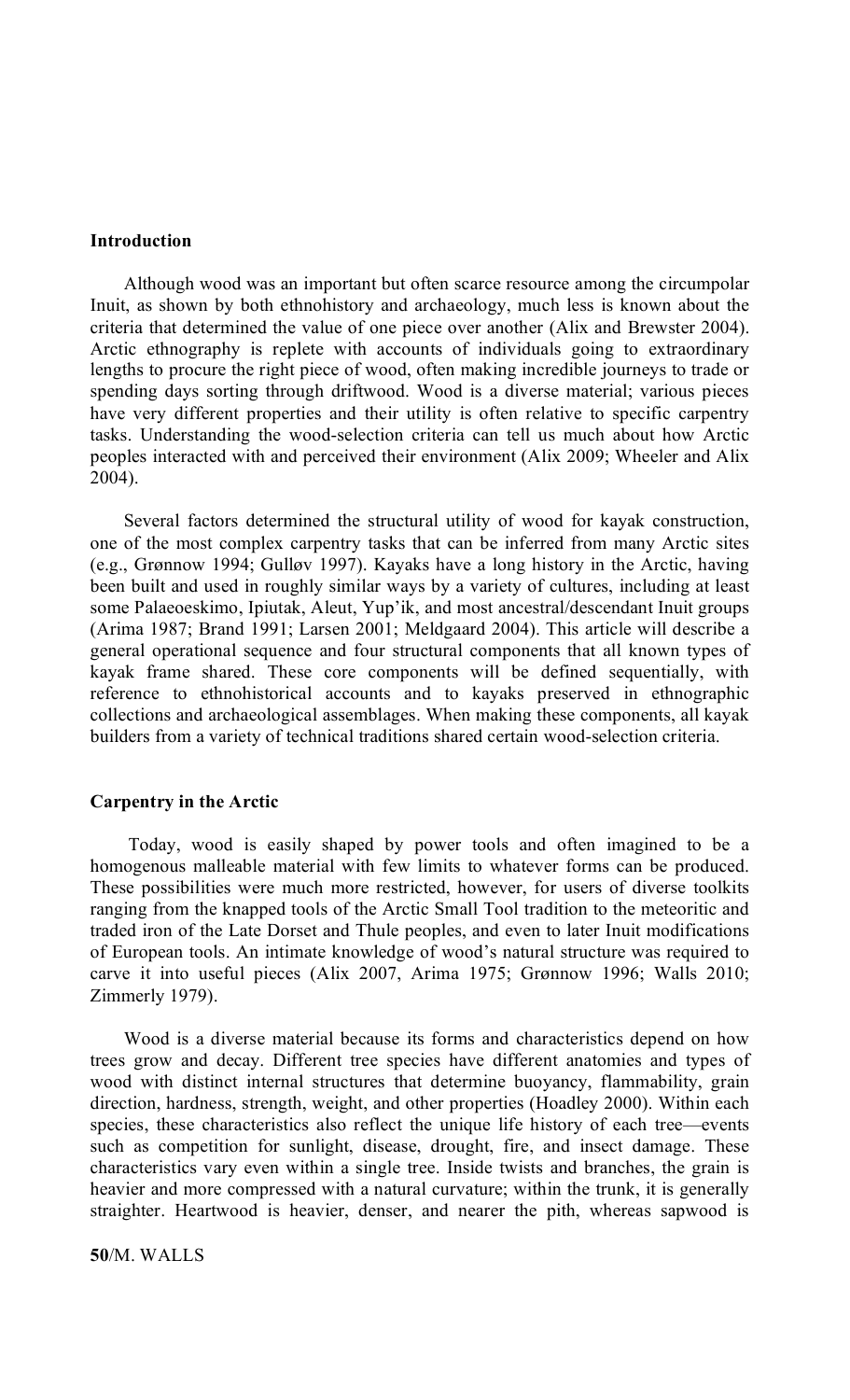lighter, more pliable, and closer to the bark. Indeed, even the history of decomposition makes each piece of wood different; greenwood, i.e., wood recently removed from a tree, differs greatly from driftwood or dry seasoned wood. No two pieces of wood are exactly alike, and carpenters have to choose their material carefully.

Across the Arctic, wood is often extremely scarce, and for many places the only natural source is driftwood (Dyke et al. 1997; Tremblay et al. 1997). By the time driftwood is deposited on Arctic shores, it is usually in poor condition, having been waterlogged, battered by ice, and partially decomposed. While exotic types can occasionally be found, Arctic driftwood is predominantly from softwood species that grow along rivers in the boreal forests of North America and Siberia, including spruce (*Picea*), pine (*Pinus*), fir (*Avies*), and cedar (*Cedrus*) (Grønnow 1996). Wood was one of the most popular items brought by Europeans during the colonial period; in many parts of the Arctic, wood had a high trading value and was often scavenged from shipwrecks and abandoned posts.

Inuit generally distinguished a multitude of wood types, which were not necessarily synonymous with the tree species from which they originated. These types were generally differentiated by properties such as weight, straightness of grain, colour, utility for specific carpentry tasks, and even supernatural qualities. For example, West Greenlanders distinguished at least seven types of wood that came primarily from spruce, pine, fir, and cedar (Table 1) (Petersen 1986: 18-19). Wood types were classified by utility in most Inuit, Yup'ik, and Aleut groups (Alix 2007; Wheeler and Alix 2004; Zimmerly 1979).

| Greenlandic name              | <b>Description</b>                                                                                  |  |  |  |
|-------------------------------|-----------------------------------------------------------------------------------------------------|--|--|--|
| <i>Ikkeq</i>                  | fine-grained redwood, easily bent once steamed                                                      |  |  |  |
| Pingeq                        | reddish, light weight but very strong—good for harpoon shafts and<br>kayak gunwales                 |  |  |  |
| Oisuk Qaqortoq/<br>Unaarsivik | similar to <i>pingeq</i> but white, not as strong and more buoyant                                  |  |  |  |
| Uligiilik                     | white wood, but not as strong or buoyant as <i>qisuk qaqortoq</i>                                   |  |  |  |
| Kanunneq                      | heavily scented, retains strength when bent                                                         |  |  |  |
| <i><b>Oasallak</b></i>        | weak redwood—perceived as having magical protective properties and<br>often used for amulets        |  |  |  |
| Orpik                         | indigenous to Greenland—grows as small shrubs, grain is very twisted,<br>but strong and easily bent |  |  |  |

Table 1. Greenlandic naming of wood types with descriptions (after Petersen 1986: 18-19).

#### **Variability of structural components**

Although kayaks preserve poorly in archaeological contexts, inferential evidence points to their importance for hunting and transportation in many Arctic cultures. The oldest conclusive evidence for their use consists of ribs and paddles from the Saqqaq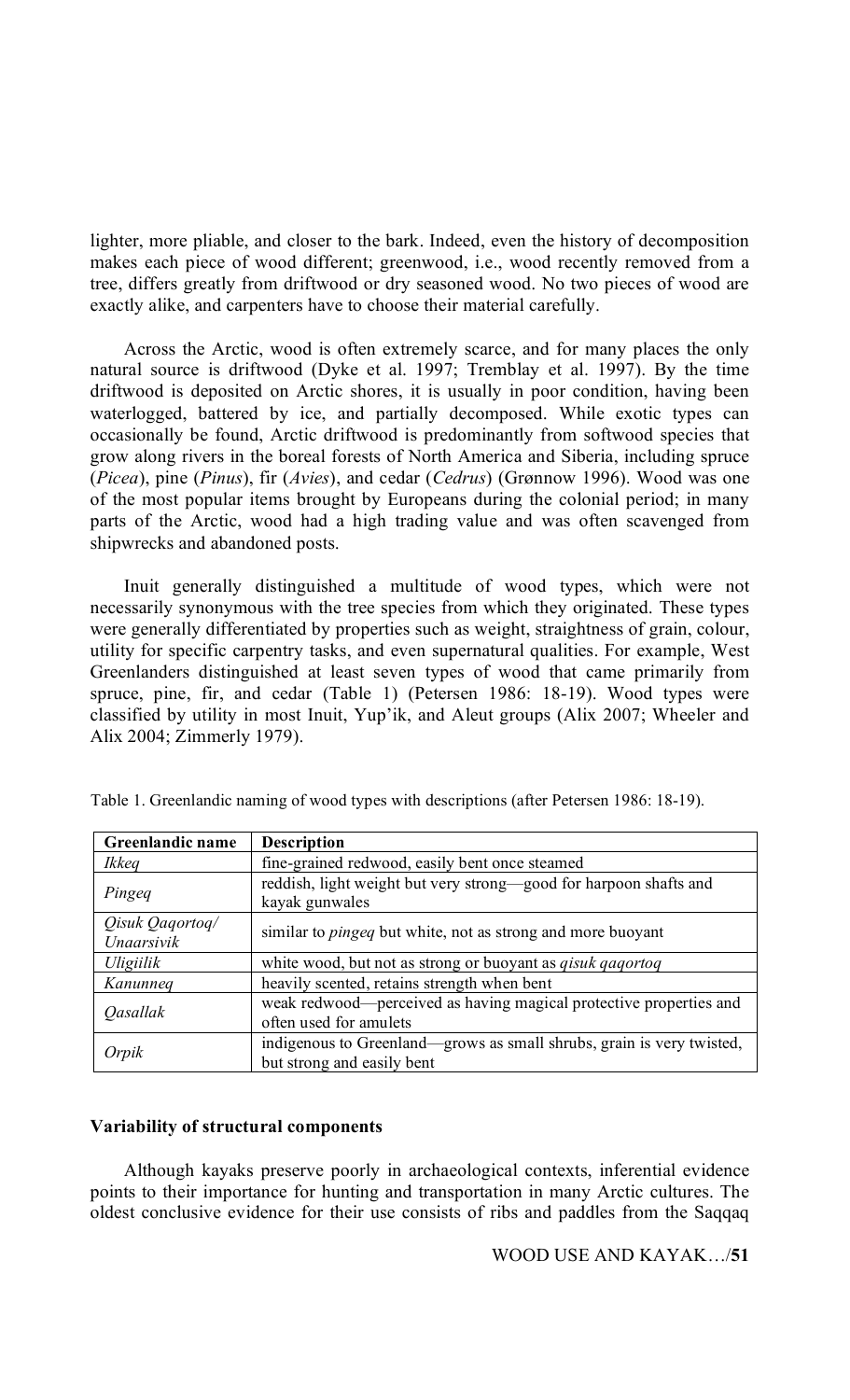site of Qeqertasussuk, indicating that kayaking was practised as far back as 3,900 years ago (see Grønnow 1994, 1996, this issue; Meldgaard 2004). Kayaks played an important role in the migration of the Thule people, whose art—such as carvings on bow-drill handles—clearly shows that kayaks were used alongside umiaqs to hunt bowhead whales (Arima 1975: 89; Whitridge 1999: 191, 355). Kayaks continued to serve a variety of purposes among Thule-descended groups from Siberia to Greenland, with only a few notable exceptions (e.g., Gilberg 1974). Despite their great variety of stylistic types and their diverse purposes, all kayaks share the same structural components and posed similar carpentry challenges for kayak builders across the Arctic.



Figure 1. Four general stages of construction shared by kayaks from across the Arctic: 1) gunwales; 2) crosspieces; 3); ribs; 4) stringers and keel.

While kayak types vary a great deal across the Arctic, four structural components define most of them: gunwales, crosspieces, ribs, and stringers (Figures 1 and 2). Indeed, these components are described by approximately the same terminology across the many dialects and language families of kayak users. As depicted in Table 2, the similarity is especially strong among Inuktitut dialects, but overlapping cognates are present even in the more distantly related Aleut and Yup'ik languages. Bergsland (1991: 158) presents this as evidence that kayaks may have been used and built before the Eskimo-Aleut language family began to split up. The evidence from Qeqertasussuk, while fragmentary, suggests that Saqqaq kayaks also shared these structural components (Grønnow 1994; Walls 2010). For skin kayaks of any type, these four components essentially function as a "tent-like" structure, being positioned to hold the skin covering in the desired hull shape with a minimum of contact points.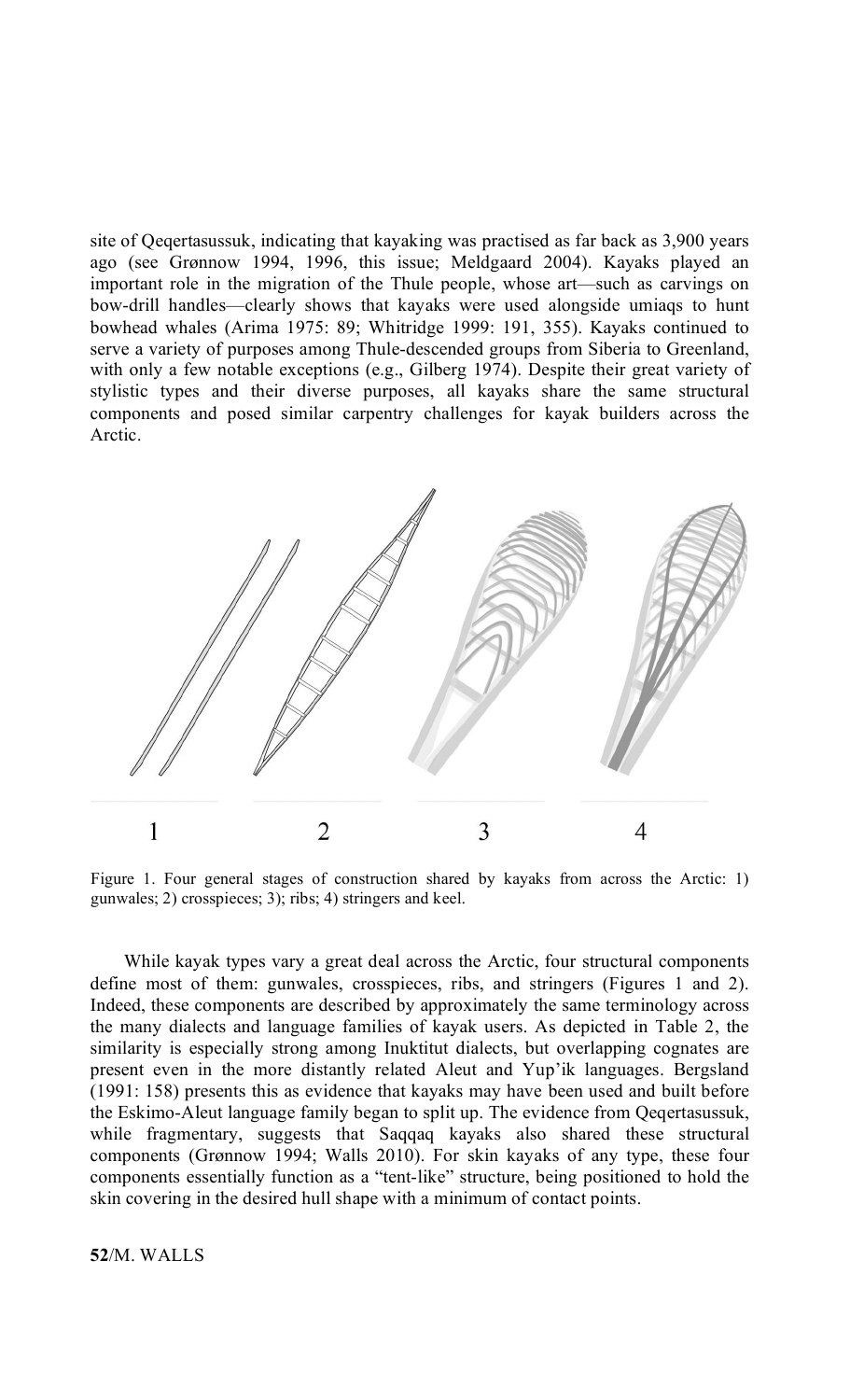Table 2. Comparison of names for the four structural components of a kayak. The phonology is not standardised and terms are left in their source format (sources: Arima 1975; Bergsland 1991; Petersen 1986; Zimmerly 1979).

| Language/<br>dialect | <b>Gunwales</b> | <b>Crosspieces</b> | 1st<br>crosspiece | <b>Backrest</b><br>crosspiece | <b>Ribs</b> | <b>Stringers</b> | Keel<br>stringer |
|----------------------|-----------------|--------------------|-------------------|-------------------------------|-------------|------------------|------------------|
| West<br>Greenlandic  | apummaq         | ajaaq              | masik             | isserfik                      | tiqpi       | siaani           | kujaa            |
|                      |                 |                    |                   |                               |             |                  |                  |
| Caribou<br>Inuit     | apumma:q        | aya:q              | mahik             | ittivik                       | tikpik      | hianik           | kuya:q           |
|                      |                 |                    |                   |                               |             |                  |                  |
| Yup'ik               | apaamag         | ayaaraq            |                   |                               | cauverag    | caranag          | kuiyaraq         |
|                      |                 |                    |                   |                               |             |                  |                  |
| Aleut                | unamaax         | agda-n             | -                 |                               | kilgi       | unagda           | atiqaa           |

#### **General kayak construction sequence**

This section will present the construction stages that are common to all kayaks. Additional features may vary considerably from one kayak to another, thereby producing many different functional and stylistic types. However, the following are the key stages of kayak construction as a whole and represent the critical carpentry skills. A West Greenlandic example, housed at the Sisimiut Museum, is used for illustration, but the text itself draws on documents by a number of authors and refers to construction of different kayak types from all over the Arctic (Arima 1975, 1987; Brand 1991; Golden 2006; Petersen 1986; Zimmerly 1979). Because of dialectical variability, English terminology will be used where possible.



Figure 2. General aspects of kayak frames.

# WOOD USE AND KAYAK…/**53**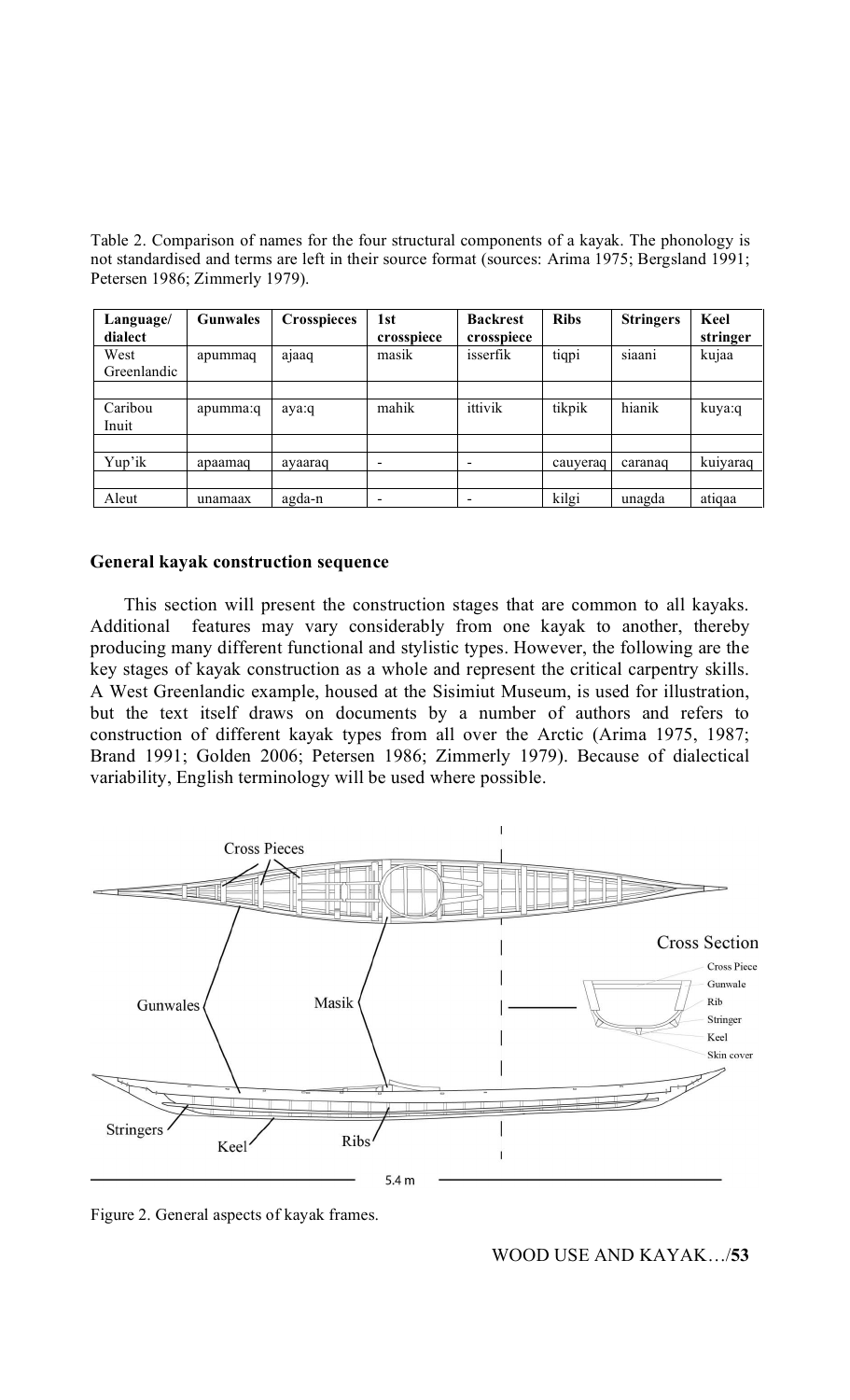#### *Gunwales*

Kayak assembly necessarily starts with the two gunwales, which are the primary structural components around which everything else is built. Gunwales determine the symmetry of the hull; they constitute the bulk of its length and also determine the sheer (profiled curvature of the deck). The gunwales essentially hold the kayak together through tension. They are bound at each end and then are forced apart in the middle, thus creating pressure that holds the frame together in the middle (Figures 2 and 3). Kayaks are subject to many different stresses during normal operation: the weight of the hunters themselves; sudden movements during stalking and striking of animals; and the impact of waves as the craft moves through the water. Gunwales must be the strongest part of the kayak, and the natural grain of the wood must stretch longitudinally from tip to tip. Weak points exist where the grain intersects the sides of the gunwale, and these places will snap first when enough pressure is applied (Figure 3). A gunwale damaged in this way could have catastrophic consequences, as the frame would simply collapse under the kayaker's weight and the external water pressure.



Figure 3. Tensile pressures in gunwales and importance of grain selection.

The most critical stage of kayak construction, at least in terms of wood selection, is ensuring that both gunwales are exactly the same strength and will bend equally. If one gunwale strake is stronger than the other, it will impact the symmetry of the kayak and cause the shape to be straighter on one side than on the other. Asymmetry affects navigation, as the hull will not follow a straight path through the water (Figure 4); the kayaker will constantly have to correct the course, thus interfering with the functionality of the kayak in a number of ways. This is a serious shortcoming, since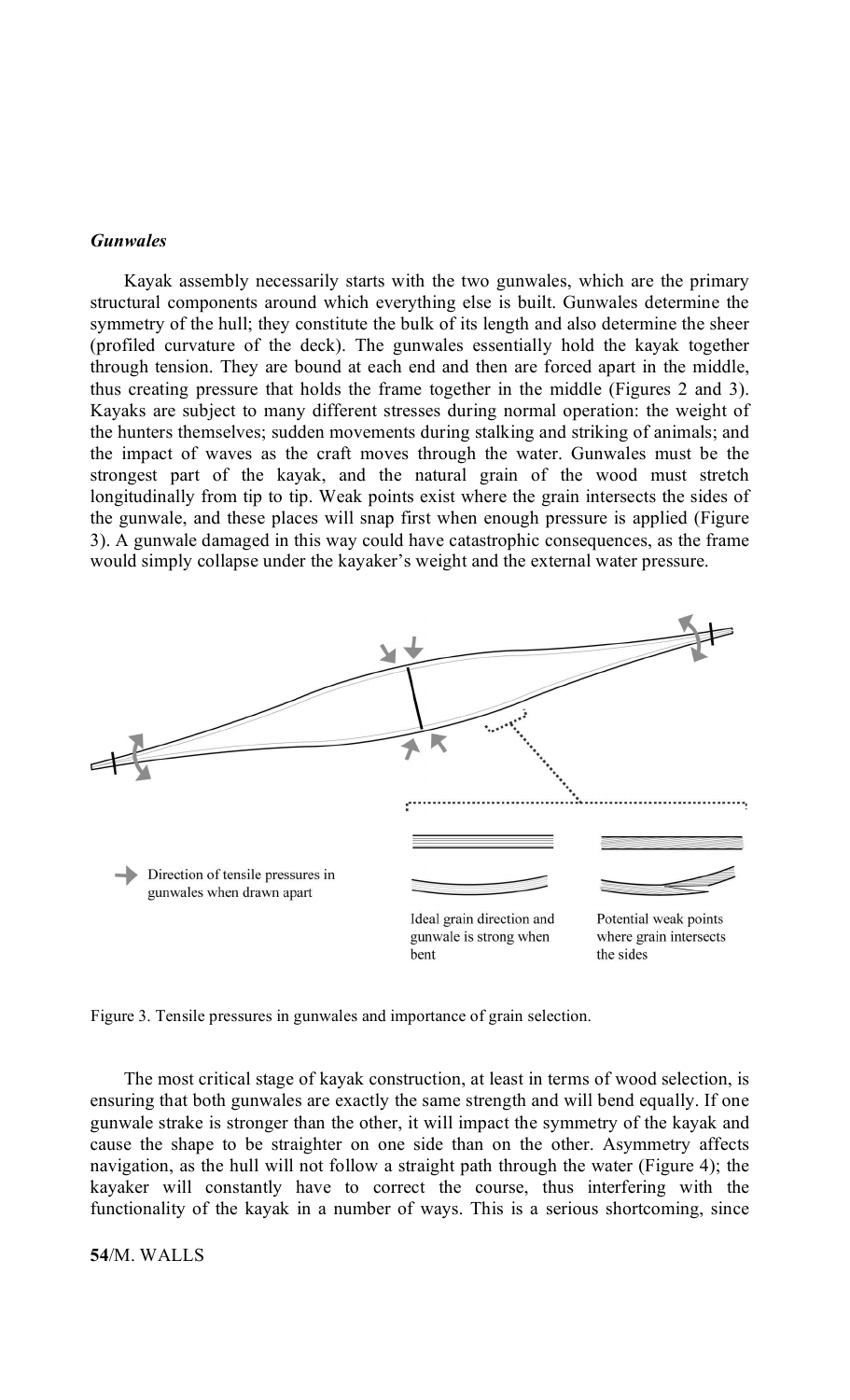Inuit hunters at times travelled hundreds of kilometres over water. Additionally, a symmetrical hull is a necessity for most forms of hunting, from seal harpooning to caribou lancing, because the hunter has to make as little noise as possible. In general, the hunter has to line the kayak up in the right direction and silently paddle a few strokes to within striking range. Such a silent approach would be compromised by any course corrections due to an asymmetrical hull (e.g., Nansen 1893).



Figure 4. The importance of equalising both gunwales.

Equalising the gunwales to make them symmetrical requires not only special carpentry skills, but also the right material. One must choose long pieces of wood that have as straight a grain as possible—any natural twisting, common to most pieces of wood, will affect the way that the gunwales bend when drawn apart. The ideal material for a gunwale is a single piece, long and straight enough, with as few knots as possible; ideally, both gunwales should be made by splitting a single piece into two pieces that are equally strong because they share the same internal structure (Arima 1975: 110- 111; Petersen 1986: 22).

In many parts of the Arctic, it is extremely rare to find driftwood of the quality and length to make gunwales out of a single piece (Alix 2009; Grønnow 1996). Many kayaks collected from around the Arctic have gunwales that are assembled from multiple pieces, which are scarfed together by a variety of different joints. Figure 5 shows several examples of scarfed gunwales, including three from different archaeological contexts in Greenland. In all cases, each gunwale segment has very straight grain, even though the pieces are not long enough to span the entire length of the kayak. Scarf joints were probably the primary way of building gunwales before wood became available commercially. Wherever ideal pieces of driftwood were unavailable, or wherever scarfing was preferred to achieve a specific form, builders evaluated different pieces in terms of their compatibility with each other and how they could be assembled and bound together.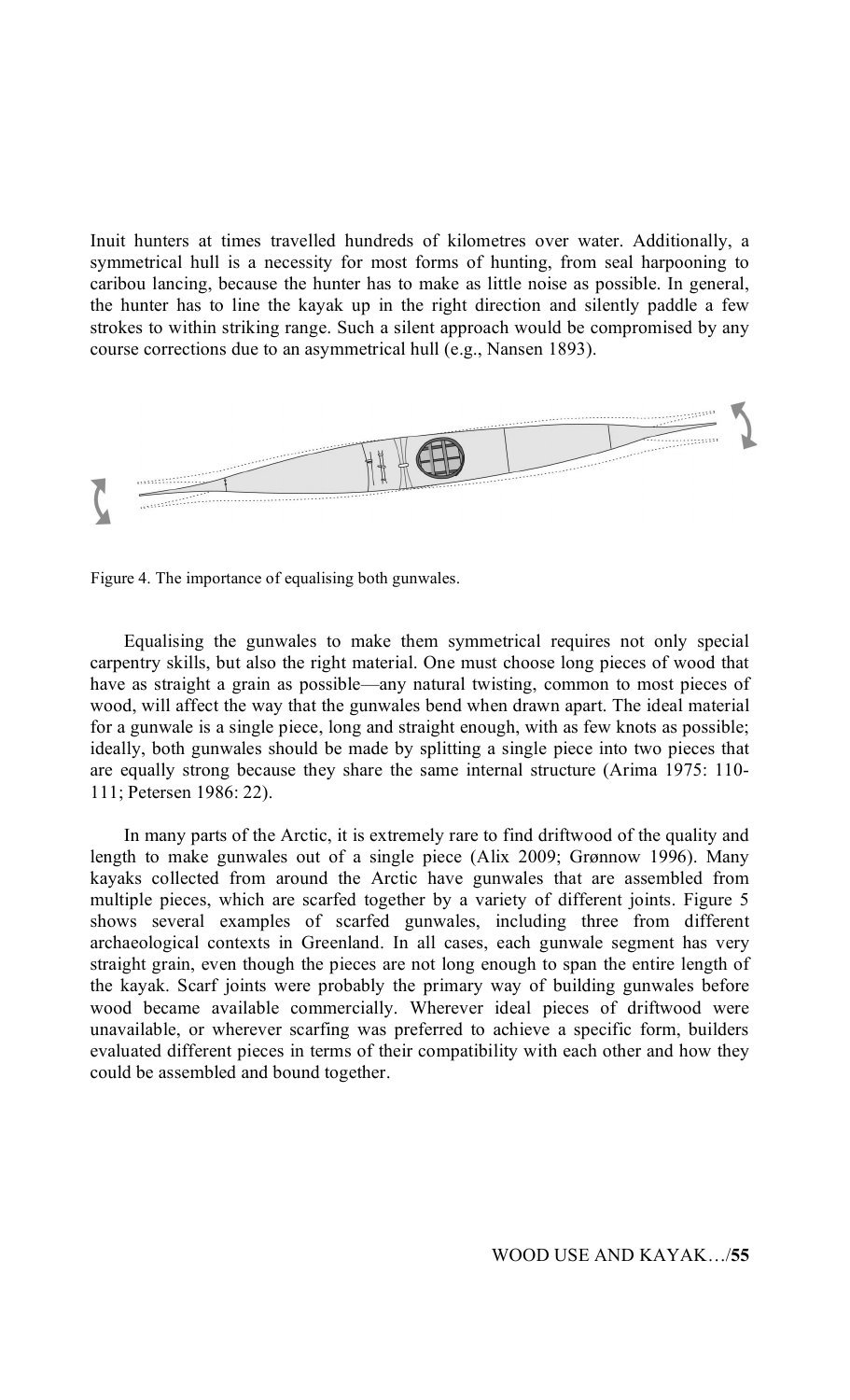

Figure 5. Examples of composite gunwale strakes: a) a Netsilik kayak collected by the 5th Thule Expedition (photo: courtesy of the Danish National Museum, item P30 161); b) from the Illorpaat site in West Greenland (see Gulløv 1997: 147) (photo: courtesy of the Greenland National Museum, item IGD 3696); c) from an archaeological site at Nordbø, South Greenland by H.C. Petersen (photo: courtesy of the Greenland National Museum, item KNK 171); d) a piece of the Morris Bay kayak, from Washington Land, North Greenland (see Mathiassen 1928) (photo: courtesy of the Greenland National Museum, item KNK 122). All photos by Matthew Walls.

# *Crosspieces*

Once the two gunwales have been matched to form a symmetrical outline, they are held in the desired shape by crosspieces (Figures 2 and 6). Crosspieces have to be securely attached to the gunwales so that they can hold the gunwales in the correct position and will not loosen during normal operation. Crosspieces also have to be shaped and fitted well enough to prevent creaking that would compromise stalking of prey as the kayak moves. For this, a number of different techniques can be used. Mortises can be made in the gunwales, and carved crosspieces placed into them in a locking position. Other strategies employ a more flexible joint where the crosspiece is mortised only halfway and is lashed into place using a variety of materials such as bearded sealskin line and braided sinew. The archaeological examples in Figure 5 show mortises cut only partially into the gunwale, whereas in many examples the joints are fully locked (Petersen 1986). In either case, when carving into the gunwales, the builder has to carve perpendicular to the grain to form a mortise so that the crosspiece can be tightly placed. Again, gunwales need to have a straight grain, as mortises further weaken the frame, and such weakening is especially problematic where the grain "runs out" of the strake (Figure 3).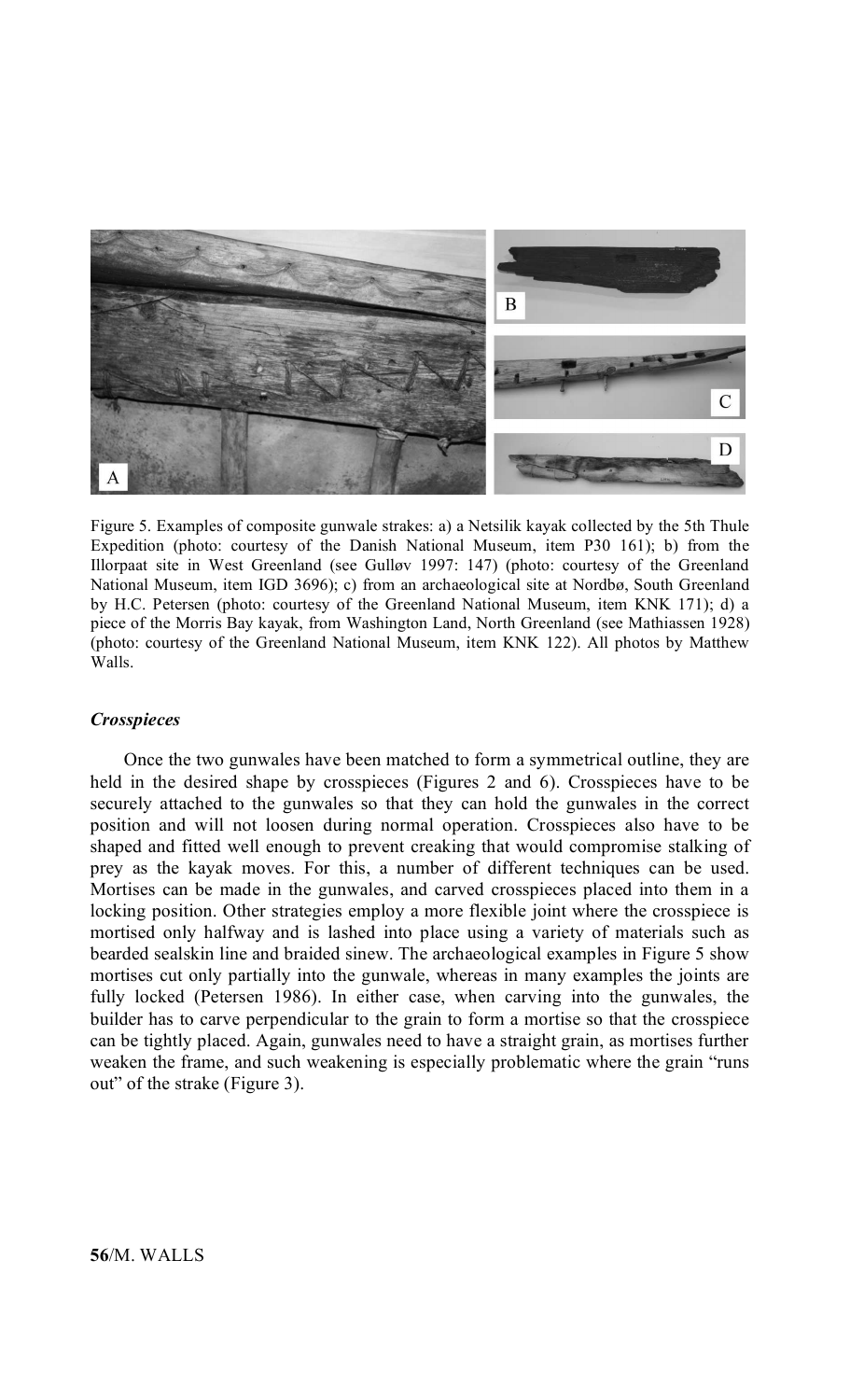

Figure 6. Interior of a Greenlandic kayak: a) cambered crosspiece mortised securely to the gunwale; b) cambered crosspiece mortised securely to the gunwale; c) ribs mortised to the gunwale; d) stringer held in position by the ribs. Photo: courtesy of the Danish National Museum, item Lc. 148, photographer: Matthew Walls.

Many different kayak types include crosspieces that are cambered to raise the deck above the gunwales. In most Bering Strait and Aleutian types, the entire length of the deck is raised, and all of the crosspieces arched. For most Eastern Arctic types, the deck is only elevated immediately forward of the cockpit, to provide enough room for the kayaker's legs. In Eastern Arctic kayaks, the first crosspiece in front of the cockpit is usually called the *masik*, the same word for the gill of a fish (Arima 1975: 108). The *masik* must be curved, and strong enough to take the weight of a hunter's body entering the kayak (Figure 2). Curved deck pieces must follow the desired arc shape, while being robust enough to withstand a variety of forces. Such deck pieces tend to be made from naturally curved wood. In the first two crosspieces visible in Figure 6 (a and b), the grain follows the curvature to both ends of the piece. Zimmerly's (1979: 4-6) ethnographic depiction of Hooper Bay kayak construction also shows the builder (Dick Bunyan) making crosspieces out of wood from a tree stump, where the grain runs from the trunk to the root at a point where it matches the desired shape (see also Andrew 2008: 244-298).

#### *Ribs*

The gunwales and the crosspieces together form the top deck and determine the dimensions of the hull from a top-down perspective, but not its cross section. The ribs span the distance between the gunwales, thus determining its depth and shape at any particular cross section (Figures 2 and 6). Together with the placement of the stringers, the ribs determine the volume of the hull, as well as many performance characteristics, such as manoeuvrability and stability. Different hull types vary considerably in their number of ribs, but all of these designs share the basic requirement of collectively supporting the kayaker's weight, and the pressures the ribs exert during operation (e.g., during rolling). Because of the shape of the gunwales, no two ribs in a kayak are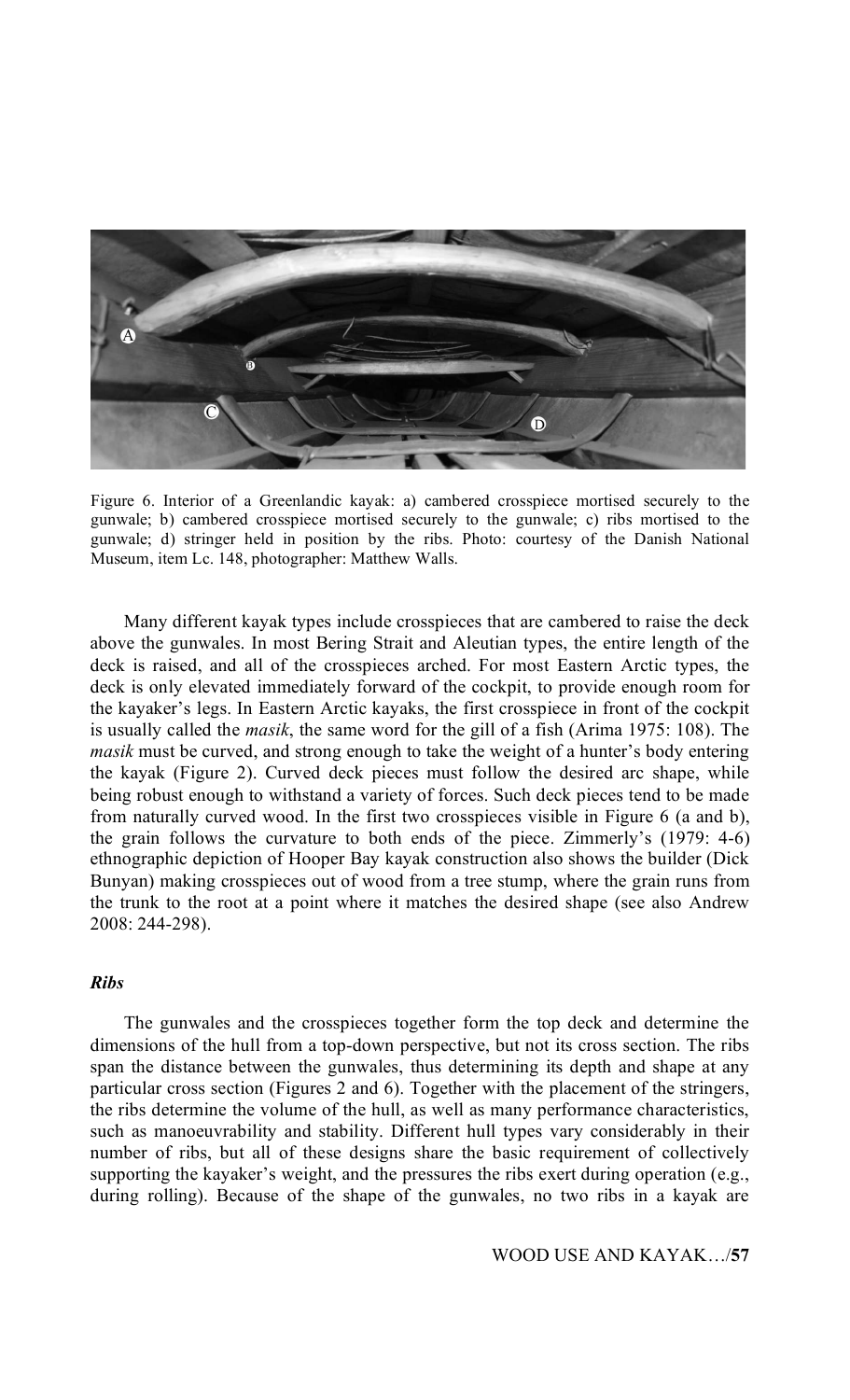exactly the same shape or size, and each rib must be individually tailored to create the desired hull.

Unlike the cambered crosspieces, the arc of the ribs is usually too extreme for one to find pieces of driftwood that naturally have the desired grain curvature. A number of techniques can be used to bend the ribs permanently into the required shape, mostly by some variation of soaking, heating, steaming, and clamping the inside curve of preformed pieces—often using the builder's teeth (Petersen 1986; Zimmerly 1979). In order for the wood to bend without snapping, the grain needs to be perfectly straight without intersecting the sides. Even if a rib with an angled grain does not break while being bent into shape, it will remain a weak point of the frame and be prone to snapping during operation (Figure 7). While broken ribs are not as critical a problem as broken gunwales, they can stick out into the skin, causing asymmetry in the hull shape. The ribs are generally mortised securely into the gunwales as depicted in Figure 5. As with wood selection for the gunwales, a straight grain is necessary, but the small size makes it possible to use several alternatives to driftwood. For example, in Greenland, it was very common to use locally available dwarf birch (*Betula nana*) and willow (*Salix arctica*)—referred to as *orpik* in Table 1 (Petersen 1986).



Figure 7. Bending ribs.

#### *Stringers*

Once the ribs are securely mortised or lashed to the gunwales, they provide a platform for several stringers and often a keel, all of which act as the resting points for the skin rather than the ribs themselves (Figures 1, 2, and 6). The positioning of the stringers changes the points at which the skin covering touches the frame, thus changing the shape of the hull and its stability. The number of stringers used in a frame is quite variable; in general, the rounder the hull, the more stringers are required to prevent the skin from resting on the ribs. For example, most Greenlandic hulls only have two stringers and a strong keel; this creates a triangular hull with two extra points of stability (Golden 2006). Other regions have hull shapes that range from perfectly round to perfectly flat (Arima 1975:113; Golden 2006). Although the stringers are essentially bent around an extant frame created by the gunwales, crosspieces, and ribs,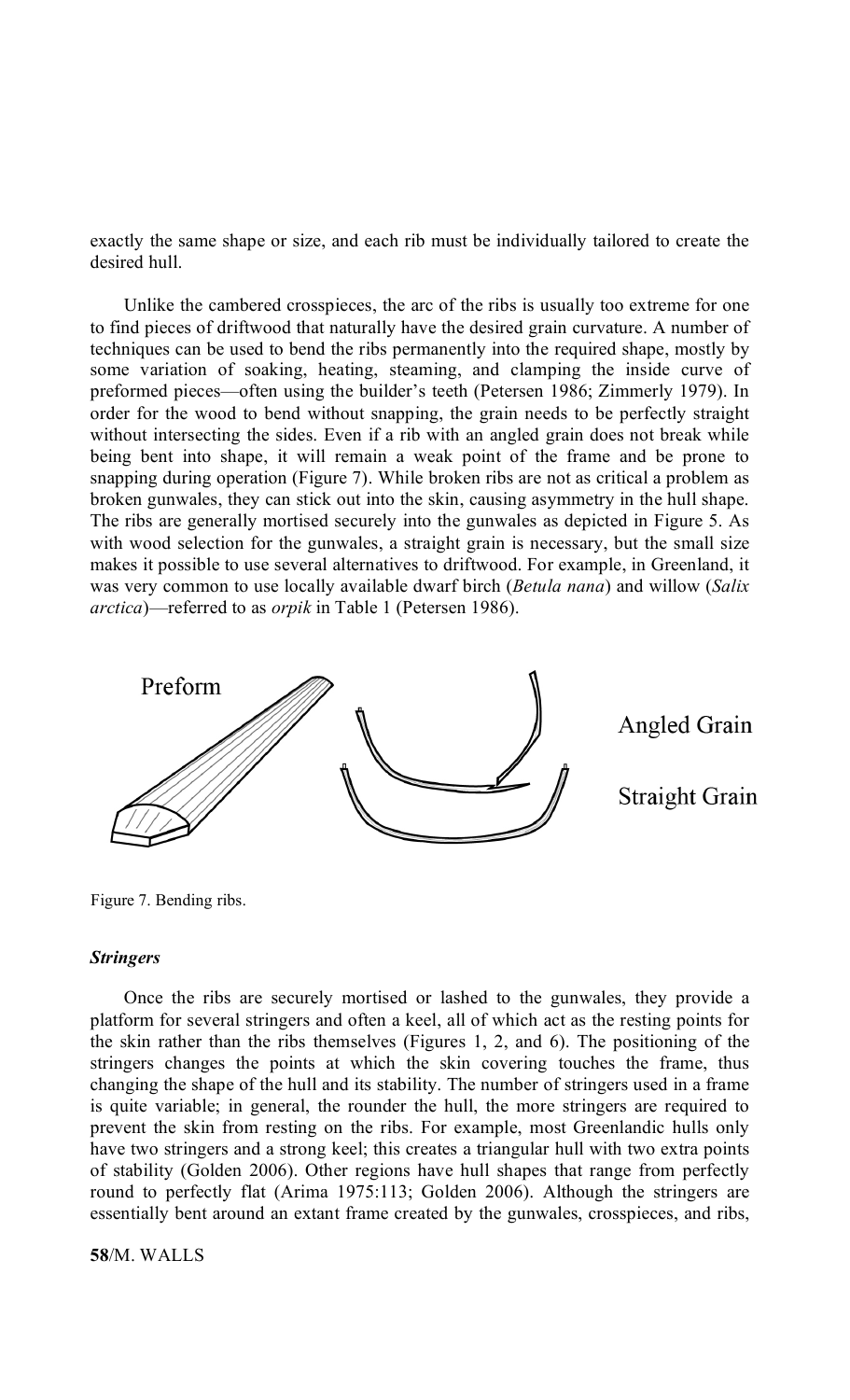they must be strong enough to bear variable pressures during use. As with the gunwales, the stringers need to run the entire length of the kayak and are likewise ideally made from wood that is as straight-grained and knot-free as possible. Stringers, like gunwales, are often composed of different sections (e.g., Bergsland 1991: 179).

#### *Overview of material selection*

For all stages of kayak construction, the wood has to meet certain common criteria. All parts of the frame require wood that is as knot-free and straight-grained as possible—or in the case of cambered crosspieces, wood whose grain already bends naturally in a desired way. Selecting the right wood is key to building symmetrical and structurally sound kayaks. Even where structural components, such as gunwales, had to be assembled from many segments, builders sought pieces that could match each other.

#### **Conclusion**

Wood varies considerably in its availability throughout the Arctic, yet its use shows much continuity among Inuit and related peoples. Claire Alix (2007) has noted much similarity in the terminology that differentiates the utility of different types of wood. In Yup'ik communities in Alaska, the word *unarciaq* describes straight-grained wood that can be used for most carpentry tasks outlined in this article. The same qualities are described by comparable words such as *unaarsivik* that exist as far away as West Greenland (Alix 2007: 386-388; Petersen 1986).

This article has been limited to the selection of suitable wood for kayak construction and thus leaves out many other factors, such as the diverse carpentry tools of kayak builders. However, certain core tasks defined kayak carpentry in general. When kayak builders looked for driftwood or other sources of wood, the value they perceived in one piece over another would have been very similar across the Arctic. Kayak construction involved complex carpentry tasks, which many different Arctic peoples performed, and criteria for wood utility were further defined by many other shared technologies, such as those for the making of umiaqs, bows, sleds, harpoon shafts, and so on. Finally, by demonstrating the relationship between carpentry challenges and wood selection in kayak construction, this article shows how experimental archaeology can further our understanding of how Arctic peoples used wood throughout history and prehistory.

#### **Acknowledgments**

I would like to express my appreciation to Pauline Knudsen and Anne Bahnson for helping me to access and photograph collections at Nunatta Katersugaasivia (Greenland National Museum) and Sisimiut Katersugaasiviat respectively. I would also like to thank Martin Appelt, Bjarne Grønnow, Hans Christian Gulløv, and Ulla Odgaard for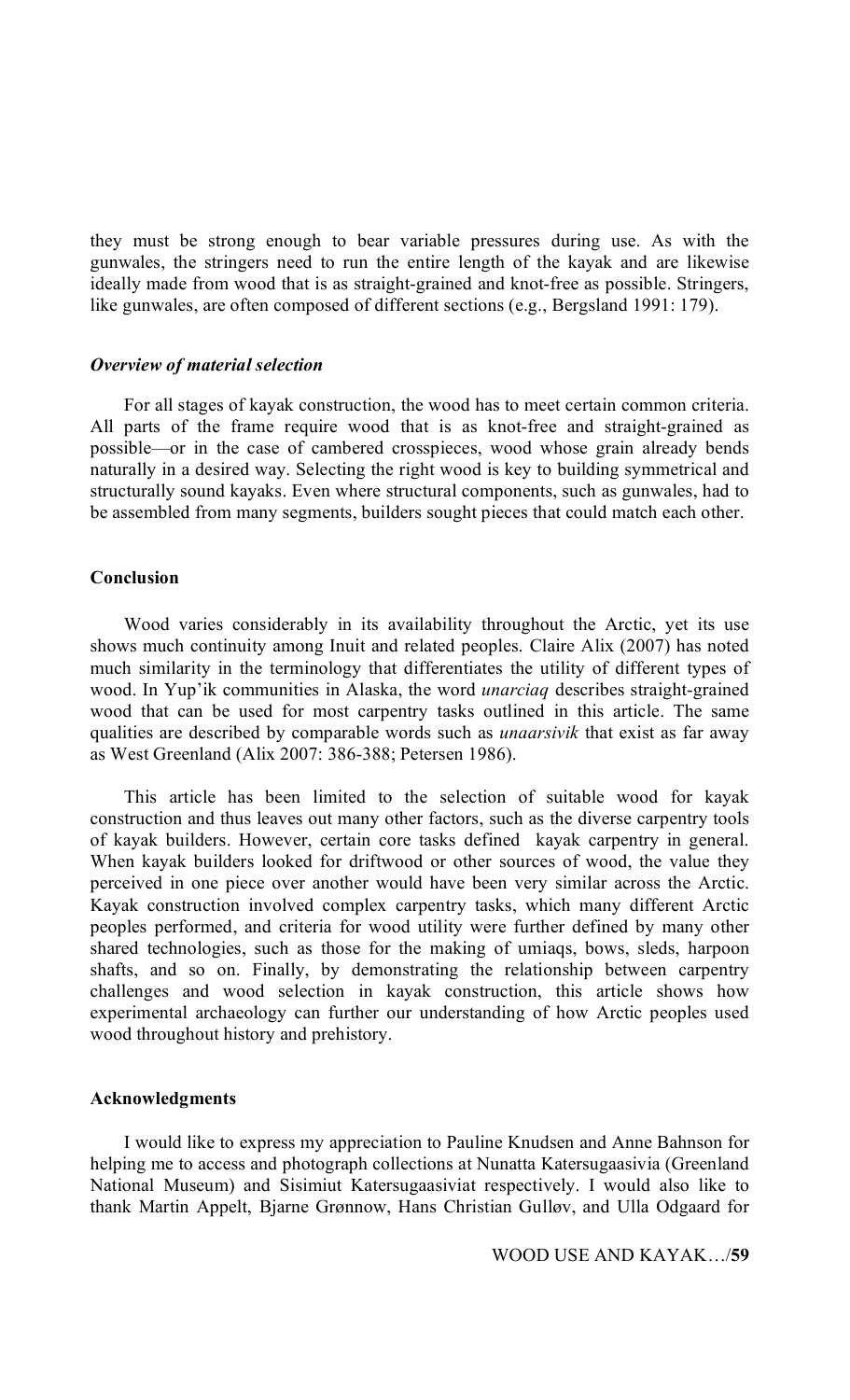their help and hospitality while working at SILA in 2010. Claire Alix and two anonymous reviewers were also very helpful in their discussion of kayak carpentry, as well as Debra Foran for the French translation. Research was funded in part by the Northern Scientific Training Program, the Social Sciences and Humanities Research Council of Canada, and the Department of Anthropology at the University of Toronto.

#### **References**

#### ALIX, Claire

- 2007 Ethnoarchéologie de la production des objets en bois dans l'Arctique nordaméricain, in S. Beyries and V. Vaté (eds), *Les civilisations du renne d'hier et d'aujourd'hui. Approches ethnohistoriques, archéologiques et anthropologiques, XXVIIe rencontres internationales d'archéologie et d'histoire d'Antibes,* Antibes, Éditions APDCA: 377-391.
- 2009 Driftwood, Timber and Shrubs! Wood Used by Ruin Islander Thule at Skraeling Island, Eastern Ellesmere Island, Canada, in B. Grønnow (ed.), *On the Track of the Thule Culture from Bering Strait to East Greenland - Papers in Honour of Hans Christian Gulløv, Studies in Archaeology and History*, Copenhagen, Danish National Museum: 149-166.
- ALIX, Claire and Karen BREWSTER
- 2004 Not All Driftwood is Created Equal: Wood Use and Value Along the Yukon and Kuskokwim Rivers, Alaska, *Alaska Journal of Anthropology*, 2(1-2): 48-68.
- ANDREW, Frank Sr.
- 2008 *Paitarkiutenka: My Legacy to You*, A. Fienup-Riordan (ed.) and Alice Rearden (translator), Seattle, University of Washington Press.
- ARIMA, Eugene, Y.
- 1975 *A Contextual Study of the Caribou Eskimo Kayak*, Ottawa, National Museum of Man, Mercury Series, Archaeological Survey of Canada, 25.
- 1987 *Inuit Kayaks in Canada: A Review of Historical Records and Construction*, Ottawa, National Museum of Man, Mercury Series, Canadian Ethnology Service, 110.

BERGSLAND, Knut

1991 Aleut Kayak Terminology, in Eugene Y. Arima (ed.), *Contributions to Kayak Studies*, Ottawa, National Museum of Man, Mercury Series, Canadian Ethnology Service, 122: 149-166.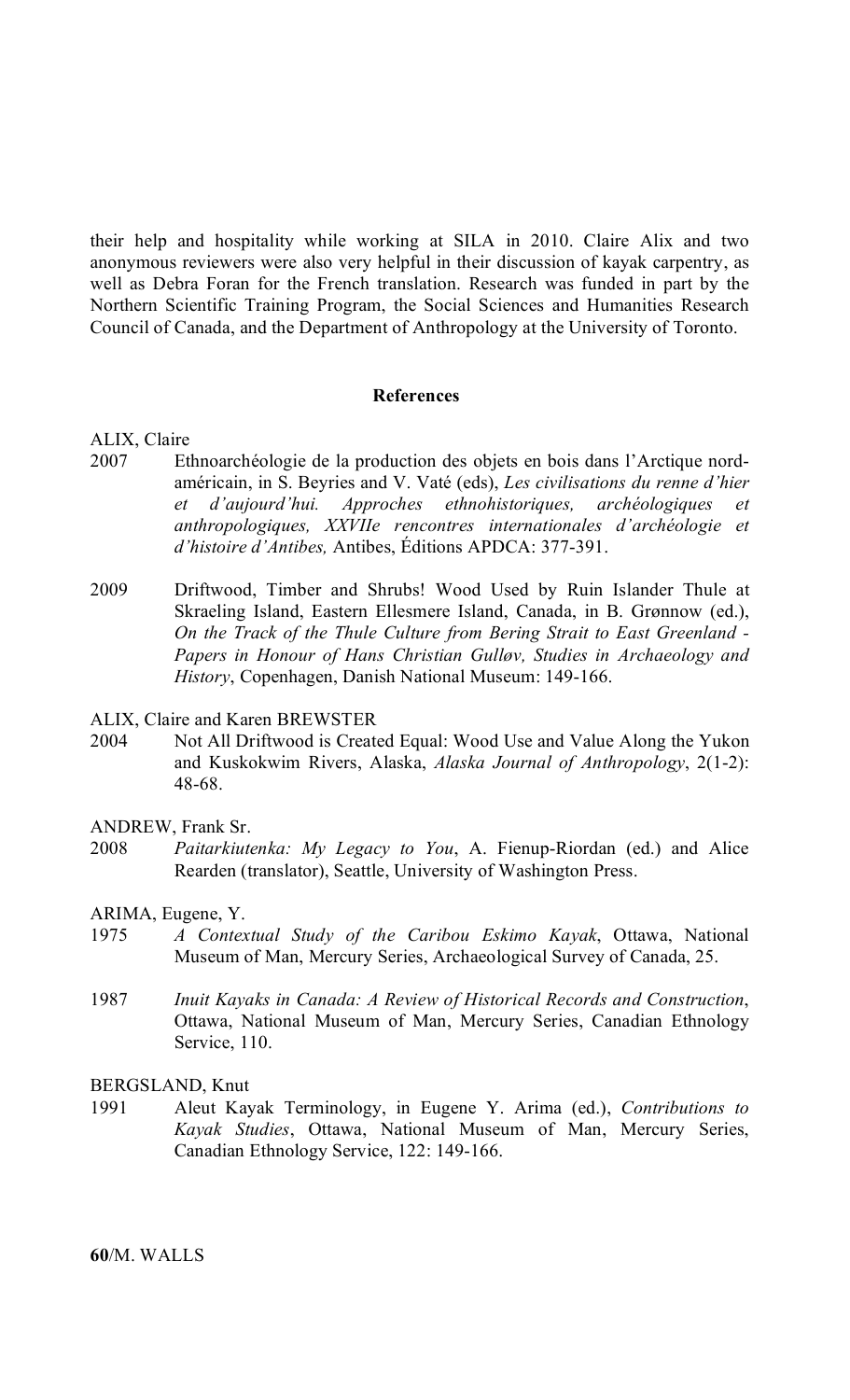# BRAND, John

1991 The Features of Aleutian Baidarkas, in Eugene Y. Arima (ed.), *Contributions to Kayak Studies*, Ottawa, National Museum of Man, Mercury Series, Canadian Ethnology Service, 122: 211-220.

DYKE, Arthur S., John ENGLAND, Erk REIMNITZ and Hélène JETTÉ

1997 Changes in Driftwood Delivery to the Canadian Arctic Archipelago: The Hypothesis of Postglacial Oscillations of the Transpolar Drift, *Arctic,* 50(1): 1-16.

#### GILBERG, Rolf

1974 Changes in the Life of Polar Eskimos Resulting from a Canadian Immigration into the Thule District, North Greenland in the 1860s, *Folk*, 16: 159-170.

#### GOLDEN, Harvey

- 2006 *Kayaks of Greenland: The History and Development of the Greenlandic Hunting Kayak, 1600-2000*, Portland, White House Grocery Press.
- GRØNNOW, Bjarne
- 1994 Qeqertasussuk the Archaeology of a Frozen Saqqaq Site in Disko Bugt, West Greenland, in David Morrison and Jean-Luc Pilon (eds), *Threads of Arctic Prehistory: Papers in Honour of William E. Taylor Jr.,* Ottawa, National Museum of Civilization, Archaeological Survey of Canada: 197- 238.
- 1996 Driftwood and Saqqaq Culture Woodworking in West Greenland, in *Cultural and Social Research in Greenland 95/96. Essays in Honour of Robert Petersen*, Nuuk, Ilisimatusarfik Atuakkiorfik: 73-89.
- GULLØV, Hans Christian
- 1997 *From Middle Ages to Colonial Times. Archaeological and Ethnohistorical Studies of the Thule Culture in South West Greenland 1300-1800 AD*, Copenhagen, Danish National Museum.
- HOADLEY, R. Bruce
- 2000 Understanding *Wood: A Craftsmen's Guide to Wood Technology,* Newtown, Taunton Press.

#### LARSEN, Helge

2001 *Deering - a men's house from Seward Peninsula, Alaska,* edited by M. Appelt, Copenhagen, SILA - The Greenland Research Center and National Museum of Denmark, Ethnographical Series, 19.